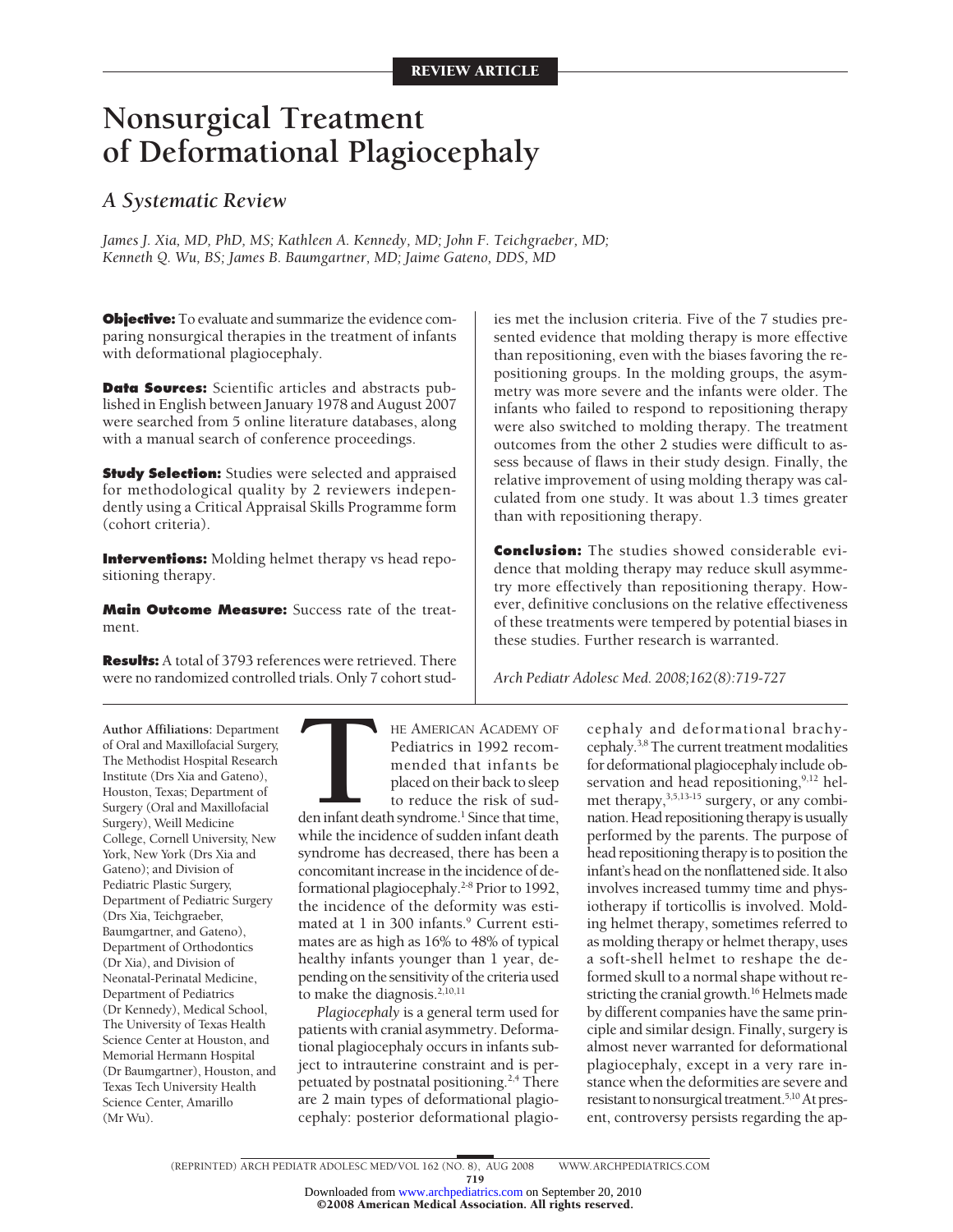propriate indications for head repositioning vs molding therapy in the treatment of infants with deformational plagiocephaly.

The 1997 Skull Molding Symposium<sup>17</sup> was called to develop a consensus regarding the management of deformational plagiocephaly. Unfortunately, a consensus was not reached because of a lack of information regarding the natural history of plagiocephaly and the evidence regarding the effectiveness of various treatments. The argument has continued unresolved over the last decade. Therefore, the purpose of this systematic review is to address this issue: Which is the more effective nonsurgical therapy (repositioning or molding helmet therapy) in the treatment of infants with deformational plagiocephaly, taking into consideration the severity of plagiocephaly and the age on entering treatment?

## **METHODS**

The protocol for this systematic review was prospectively designed to define study objectives, search strategy, study selection criteria, and methods for determining study eligibility based on patient populations of interest and outcomes of interest, methods for assessment of study quality, data to be abstracted, and methods for abstraction.

### **SEARCH STRATEGY**

The search strategy was designed to follow the guidelines of the Cochrane Handbook for Systemic Review of Intervention.18 The term *deformational plagiocephaly* has not always been consistent. This is especially true in the studies published prior to 1997. *Craniosynostosis* was sometimes also referred to as deformational plagiocephaly. Because of the inconsistencies and changes in terms, we searched for articles using the following text words in their titles, abstracts, or keyword lists: plagiocephaly, lambdoid, synostosis, craniosynostosis, cranial suture, positional molding, skull molding, flat head syndrome, and deformational skull deformity.

The Cochrane Library was initially searched to determine whether a systematic review on the treatment of deformational plagiocephaly had been recently completed. There was none. The MEDLINE databases were then searched from January 1978 through August 2007 using the earlier-mentioned searching text words.TheMedicalSubjectHeadings (MeSH) term*plagiocephaly, nonsynostoti*c (introducedin 2005) was also used.Moreover, the following databases were also searched electronically: ISI Web of Science, ScienceDirect, and Journals@Ovid. Finally, a manual search of the conference proceedings for nonsurgical treatment for deformational plagiocephaly was also conducted. The proceedings included conferences of the American Cleft Palate– CraniofacialAssociation, craniofacial surgery, neurosurgery, and prosthetics and orthotics.

## **SELECTION CRITERIA**

Randomized controlled trials (RCTs) are considered the gold standard for addressing questions regarding therapeutic efficacy. Unfortunately, there were no RCT studies on the treatment of deformational plagiocephaly. Therefore, inclusion was limited to cohort studies. The following selection criteria were used:

1. The infants had deformational plagiocephaly with or without torticollis.

2. The infants were otherwise healthy without underlying conditions that may alter the natural course of deformational plagiocephaly. These conditions include craniosynostosis; congenital craniofacial deformities, such as Treacher Collins syndrome; and genetic conditions, such as Down syndrome.

3. The infants were never treated prior to the study enrollment.

4. The studies were designed to compare the effectiveness of 2 nonsurgical treatments: molding therapy and head repositioning.

## **METHODS FOR APPRAISAL AND GRADING METHODS**

Included studies were selected and appraised for methodological quality by 2 reviewers (J.J.X. and J.F.T.) independently. A Critical Appraisal Skills Programme (CASP) critical review form (cohort criteria)<sup>19</sup> was used to assess each selected study. The critical review for each study was divided into 3 major questions: Are the results of the study valid? What are the results? Will the results help me locally? Finally, the magnitude of benefit was assessed. The magnitude of effect in individual studies was given by a point estimate surrounded by a confidence interval.

#### RESULTS

## **SELECTION OF THE STUDIES**

Total retrieval was 3793 references. Among these, 11 cohort studies, including 9 full-length journal articles<sup>5,6,13,20-25</sup> and 2 conference abstracts,  $26,27$  met the selection criteria based on relevance. After initial review, one article was excluded because it did not provide enough information on how the cohort was assembled for repositioning or molding therapy.<sup>6</sup> The authors only noted that 51 patients were included in the study, with older ones receiving molding and younger ones receiving repositioning, but did not give the number of infants for each group. Two articles<sup>22,25</sup> in different journals in the same year with the same author, institution, patient sample, and treatment period appeared to be very similar. Therefore, only the more recent one<sup>22</sup> was included. One conference abstract<sup>27</sup> was excluded because it was published later as a full-length journal article.<sup>20</sup> The other conference abstract<sup>26</sup> was excluded because it did not provide enough information on how the cohort was assembled and how the measurements were performed. Therefore, a total of 7 full-length studies<sup>5,13,20-24</sup> were included for critical review (**Table 1**). The results of the studies are summarized in **Table 2**.

## **QUALITY OF EVIDENCE**

Based on the CASP form,<sup>19</sup> the overall quality of evidence for each of the 7 studies was initially assessed. As mentioned earlier, there was no RCT. All selected studies used a cohort study design to compare the effectiveness between molding therapy and repositioning therapy. Although this is a more robust study design than case series, considerable biases still exist. All selected studies were interpreted with caution using CASP criteria for cohort studies.

720

<sup>(</sup>REPRINTED) ARCH PEDIATR ADOLESC MED/ VOL 162 (NO. 8), AUG 2008 WWW.ARCHPEDIATRICS.COM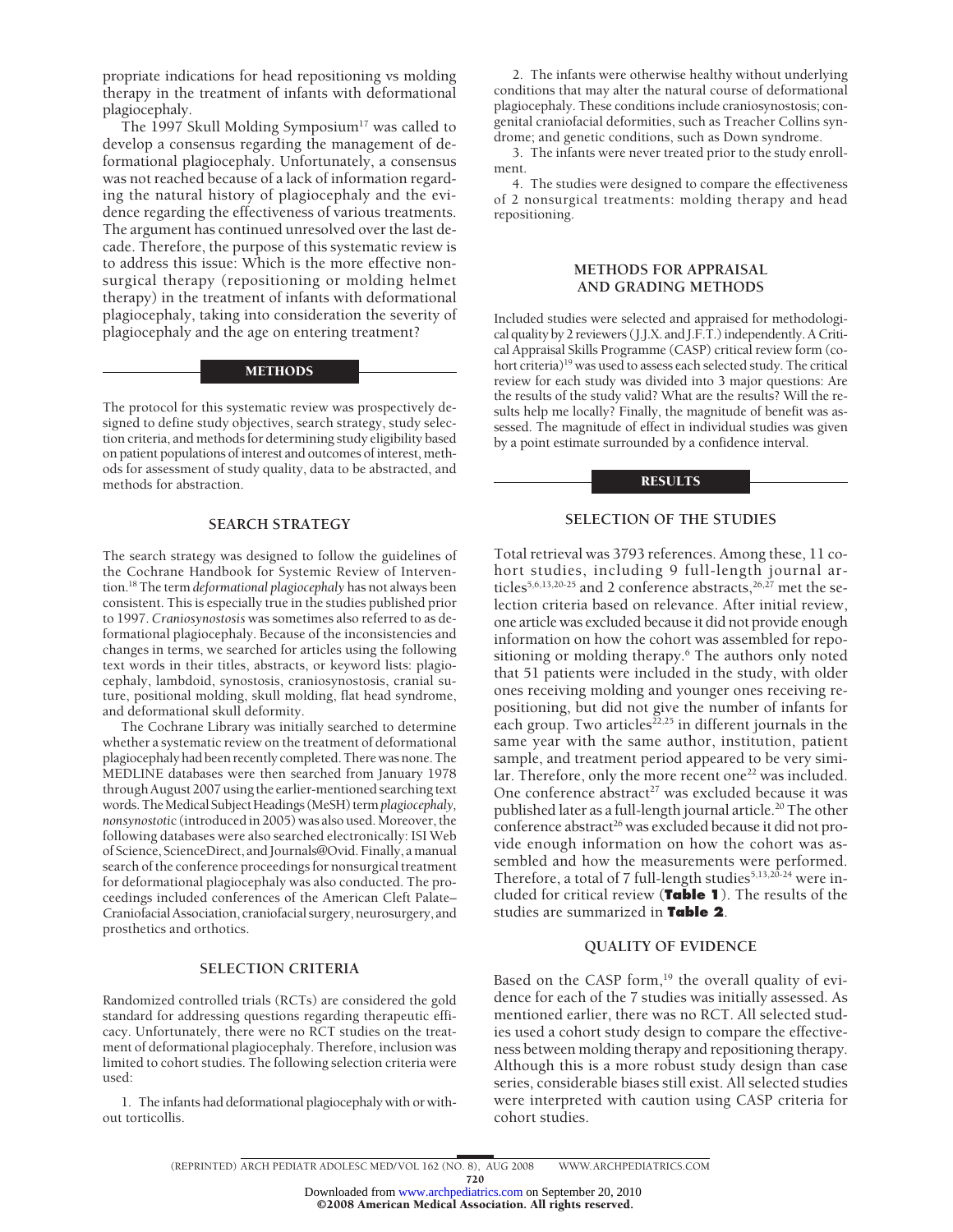|                                                     |                                                                                                                                 | 1. Are the Results of the Study Valid?                                                                                                                                                                                          |            |                                                                                                                                                                                                                                                                                                                                       |                                                                                                                                                                                                                                                                                   |                                                                                                                                    |                                                                                                                                                                                                                                                                                                                                                                                                    |  |  |
|-----------------------------------------------------|---------------------------------------------------------------------------------------------------------------------------------|---------------------------------------------------------------------------------------------------------------------------------------------------------------------------------------------------------------------------------|------------|---------------------------------------------------------------------------------------------------------------------------------------------------------------------------------------------------------------------------------------------------------------------------------------------------------------------------------------|-----------------------------------------------------------------------------------------------------------------------------------------------------------------------------------------------------------------------------------------------------------------------------------|------------------------------------------------------------------------------------------------------------------------------------|----------------------------------------------------------------------------------------------------------------------------------------------------------------------------------------------------------------------------------------------------------------------------------------------------------------------------------------------------------------------------------------------------|--|--|
| <b>Source</b>                                       | <b>Study</b><br><b>Design</b><br>(Cohort)                                                                                       | Did the<br><b>Authors</b><br>Use an<br>Did the<br><b>Study</b><br><b>Appropriate</b><br><b>Method to</b><br><b>Address</b><br>a Clearly<br><b>Answer</b><br><b>Focused</b><br><b>Their</b><br>Issue?<br>Question?<br>Yes<br>Yes |            | <b>Was the Cohort</b><br><b>Recruited in an</b><br><b>Acceptable Way?</b>                                                                                                                                                                                                                                                             | <b>Was the Exposure</b><br><b>Accurately Measured</b><br>to Minimize Potential<br><b>Selection Bias?</b>                                                                                                                                                                          | <b>Was the Outcome</b><br><b>Accurately Measured</b><br>to Minimize Bias?                                                          | <b>Have the Authors</b><br><b>Identified All Important</b><br><b>Confounding Factors?</b><br><b>List the Ones You Think</b><br><b>Might Be Important That</b><br>the Authors Missed.<br>Yes, partially. The author<br>identified that age of<br>the infants at the<br>beginning of the<br>treatment was an<br>important confounder.<br>The severity of the<br>plagiocephaly was not<br>identified. |  |  |
| Clarren, <sup>13</sup><br>1981                      | Prospective                                                                                                                     |                                                                                                                                                                                                                                 |            | Yes. Patients were offered<br>both treatments. Infants<br>older than 18 mo were<br>excluded in the study.                                                                                                                                                                                                                             | No. Three patients were<br>treated partially<br>because 1 developed<br>dermatitis and the<br>parents of 2 other<br>infants did not like the<br>treatment modality.                                                                                                                | Yes. Both objective<br>anthropometric<br>measurements and<br>subjective<br>assessment were<br>used.                                |                                                                                                                                                                                                                                                                                                                                                                                                    |  |  |
| Graham<br>et al, $20$<br>2005                       | Retrospective                                                                                                                   | Yes                                                                                                                                                                                                                             | <b>Yes</b> | Yes. Physicians offered<br>and parents elected the<br>method of the<br>treatment. For infants<br>older than 6 mo with<br>more severe deformity,<br>molding therapy was<br>recommended. For<br>infants 4 mo or<br>younger, repositioning<br>was recommended. For<br>infants between 4-6 mo<br>of age, both treatments<br>were offered. | No. The deformity in the<br>molding group was<br>more severe than in the<br>repositioning group.                                                                                                                                                                                  | Yes. Only objective<br>anthropometric<br>measurements<br>were used.                                                                | Yes. The authors identified<br>both confounders.                                                                                                                                                                                                                                                                                                                                                   |  |  |
| Loveday<br>and<br>de Chalain, <sup>21</sup><br>2001 | Prospective                                                                                                                     | Yes                                                                                                                                                                                                                             | Yes        | Yes. Infants were divided<br>into molding and<br>repositioning groups.<br>However, no detailed<br>information on how<br>treatment was chosen.                                                                                                                                                                                         | No. The deformity in the<br>molding group was<br>slightly more severe<br>than in the<br>repositioning group.<br>Some patients (no<br>detailed numbers were<br>presented) in the<br>molding group were<br>initially managed by<br>repositioning and failed<br>to show improvement. | Yes. Only objective<br>anthropometric<br>measurements<br>were used.                                                                | Yes. The authors identified<br>both confounders.                                                                                                                                                                                                                                                                                                                                                   |  |  |
| $M$ oss, $22$<br>1997                               | Prospective for<br>repositioning<br>group and<br>comparing<br>with<br>historical<br>molding<br>group (Ripley<br>et al, 15 1994) | Yes                                                                                                                                                                                                                             | Yes        | No. There were 2 cohorts.<br>A prospective cohort for<br>repositioning therapy<br>was compared with a<br>retrospective cohort for<br>molding therapy.                                                                                                                                                                                 | No. One patient did not<br>show improvement and<br>was subsequently<br>treated with a<br>headband. Six infants<br>with mild to moderate<br>asymmetry were<br>treated with a headband<br>and were excluded.                                                                        | No. The measurement<br>in the prospective<br>cohort cannot be<br>compared with the<br>measurements in<br>the historical<br>cohort. | Yes, partially. The author<br>identified severity of the<br>deformity as a<br>confounder (cranial<br>vault asymmetry,<br>$<$ 12 mm<br>$vs > 12$ mm).                                                                                                                                                                                                                                               |  |  |
| Mulliken<br>et al, $5$<br>1999                      | Prospective                                                                                                                     | Yes                                                                                                                                                                                                                             | Yes        | No. Physicians offered and Yes. Although the cohort<br>parents elected the<br>method of the<br>treatment.                                                                                                                                                                                                                             | was assembled based<br>on physician's offer and<br>parent's elected<br>method, the 2 groups<br>were very similar for<br>the important variables,<br>including age and the<br>severity of the<br>deformity.                                                                        | Yes. Only objective<br>anthropometric<br>measurements<br>were used.                                                                | Yes, partially. The authors<br>identified age of the<br>infants at the beginning<br>of the treatment. The<br>severity of the<br>plagiocephaly was not<br>mentioned.                                                                                                                                                                                                                                |  |  |
| Pollack<br>et al, $^{23}$<br>1997                   | Prospective                                                                                                                     | Yes                                                                                                                                                                                                                             | Yes        | No. The entire cohort (69<br>infants) was assembled<br>for repositioning<br>therapy. After 2-3 mo of<br>treatment, the deformity<br>did not improve in 34<br>infants, who were then<br>given molding therapy.                                                                                                                         | No. Repositioning therapy<br>failed in the infants in<br>the molding group.                                                                                                                                                                                                       | Yes. Only subjective<br>visual assessment<br>by physicians and<br>parents.                                                         | Yes, partially. The authors<br>identified age of the<br>infants at the beginning<br>of the treatment<br>$(< 6$ mo vs $> 6$ mo).<br>The severity of the<br>plagiocephaly was not<br>mentioned.                                                                                                                                                                                                      |  |  |
| Vles et al, $^{24}$<br>2000                         | Prospective                                                                                                                     | Yes                                                                                                                                                                                                                             | Yes        | Yes. Parents were offered<br>both treatment<br>methods.                                                                                                                                                                                                                                                                               | No. The deformity in the<br>molding group was<br>more severe.                                                                                                                                                                                                                     | Yes. Only subjective<br>assessment by<br>visual analog scale<br>score $(0 =$ severely<br>abnormal,<br>$10 = normal$ ).             | Yes. The authors identified<br>both confounders.                                                                                                                                                                                                                                                                                                                                                   |  |  |

*(continued)*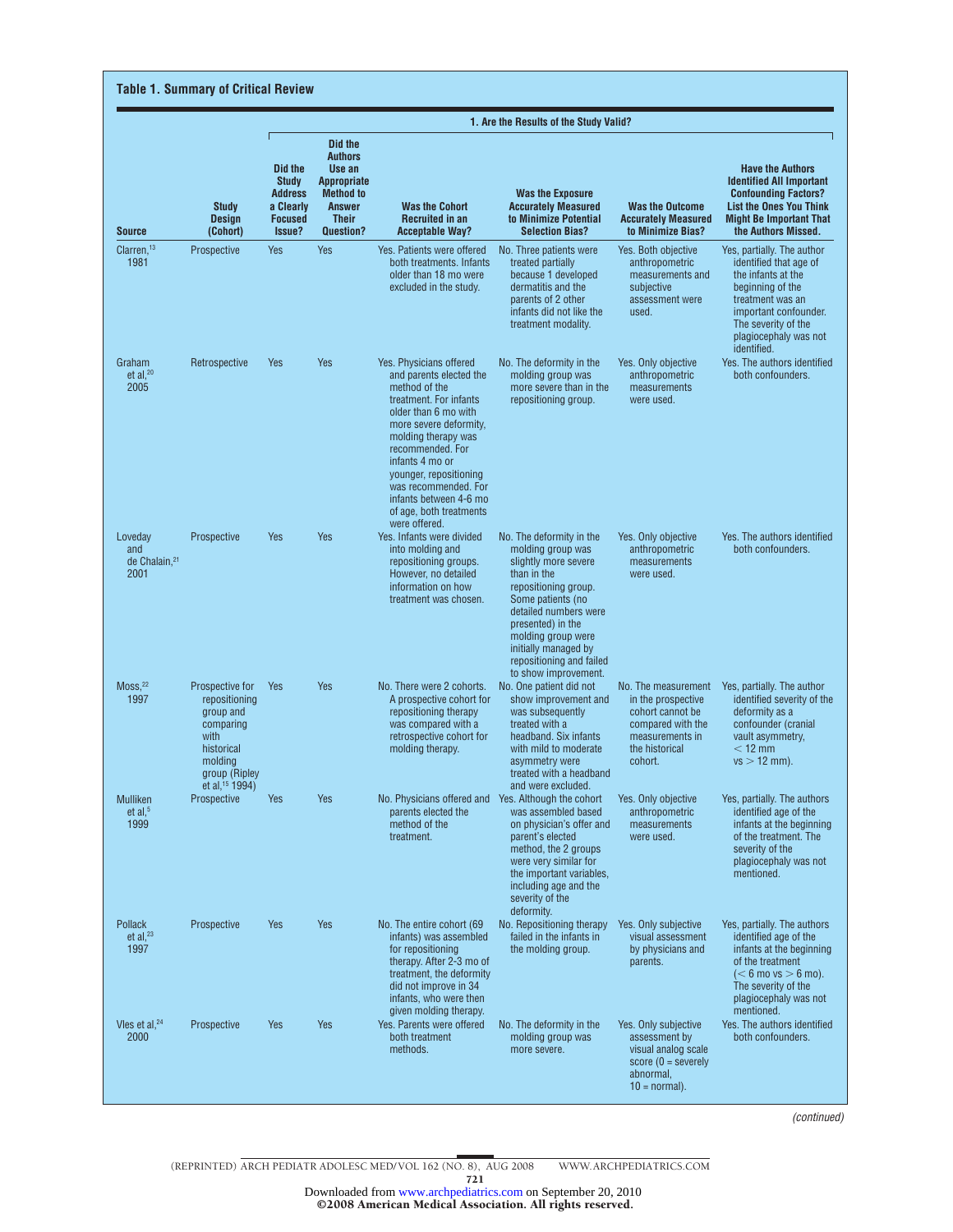|                                                     | 1. Are the Results of the Study Valid?                                                                                                                                                                                                                                 |                                                                                                                                                                                                                                                      | 2. What Are the Results?                                | 3. Will the Results<br><b>Help Me Locally?</b>                                                                                      |                                                                                         |                                                                                                  |
|-----------------------------------------------------|------------------------------------------------------------------------------------------------------------------------------------------------------------------------------------------------------------------------------------------------------------------------|------------------------------------------------------------------------------------------------------------------------------------------------------------------------------------------------------------------------------------------------------|---------------------------------------------------------|-------------------------------------------------------------------------------------------------------------------------------------|-----------------------------------------------------------------------------------------|--------------------------------------------------------------------------------------------------|
| <b>Source</b>                                       | <b>Have They Taken Account</b><br><b>Confounding Factors</b><br>in the Design<br>and/or Analysis?                                                                                                                                                                      | <b>Was Follow-up</b><br><b>Sufficiently Long</b><br>and Complete?                                                                                                                                                                                    | <b>What Are the</b><br><b>Results of This</b><br>Study? | Do You<br><b>Believe</b><br>the Results?                                                                                            | <b>Can the</b><br><b>Results</b><br>be Applied to<br>the Location<br><b>Population?</b> | Do the Results<br>of This Study<br><b>Fit With Other</b><br><b>Available</b><br><b>Evidence?</b> |
| Clarren, <sup>13</sup><br>1981                      | No. Infants younger than 5 mo<br>(2 infants) and older than<br>18 mo (3 infants) were<br>excluded.                                                                                                                                                                     | Follow-up measurement<br>was completed at the<br>end of the treatment.                                                                                                                                                                               | See Table 2.                                            | Yes                                                                                                                                 | Yes                                                                                     | Yes                                                                                              |
| Graham<br>$et$ al. $20$<br>2005                     | No. Infants in the<br>repositioning group who<br>showed no improvement at<br>7.4 mo were switched to<br>molding therapy. Infants in<br>the molding group were<br>divided into subgroups of<br>younger than 8 mo and<br>8 mo and older.                                 | Follow-up measurement<br>was completed at the<br>end of the treatment.                                                                                                                                                                               | See Table 2.                                            | Yes                                                                                                                                 | Yes                                                                                     | Yes                                                                                              |
| Loveday<br>and<br>de Chalain. <sup>21</sup><br>2001 | No. The confounder of severity<br>of deformity was addressed<br>by dividing deformity into<br>plagiocephaly with and<br>without brachycephaly. The<br>age confounder was<br>addressed by dividing<br>infants at the age of 8.3 mo<br>into 2 groups.                    | Follow-up measurement<br>was completed at the<br>end of the treatment.                                                                                                                                                                               | See Table 2.                                            | Cannot tell because<br>of very different<br>length between<br>2 treatments.<br>Follow-up should<br>be completed at<br>the same age. | Yes                                                                                     | Yes                                                                                              |
| Moss, 22 1997                                       | No. The cohort included the<br>infants with mild to<br>moderate deformity.                                                                                                                                                                                             | Follow-up measurement<br>was completed at the<br>end of the treatment.                                                                                                                                                                               | See Table 2.                                            | <b>Cannot tell</b>                                                                                                                  | Yes                                                                                     | <b>Cannot tell</b>                                                                               |
| Mulliken<br>et al, <sup>5</sup> 1999                | Yes, partially. The average age<br>of the infants at the<br>beginning of the treatment<br>was comparable in both<br>groups.                                                                                                                                            | Follow-up measurement<br>was completed at the<br>end of the treatment.<br>However, only 71% in<br>the molding therapy<br>group and 27% in the<br>repositioning therapy<br>group were followed up.<br>without a reason being<br>given by the authors. | See Table 2.                                            | Yes                                                                                                                                 | Yes                                                                                     | Yes                                                                                              |
| Pollack<br>et al, <sup>23</sup> 1997                | No. The 5 infants with<br>significant residual<br>deformity were older than 6<br>mo at the initial<br>repositioning therapy.                                                                                                                                           | Follow-up measurement<br>was completed at the<br>end of the treatment.                                                                                                                                                                               | See Table 2.                                            | <b>Yes</b>                                                                                                                          | <b>Yes</b>                                                                              | Yes                                                                                              |
| Vles et al. <sup>24</sup><br>2000                   | No. The severity of the<br>deformity was considered<br>for selecting the therapy.<br>The deformity in the<br>molding group was<br>statistically significantly<br>severe (4.2 vs 4.7). In<br>addition, all the treatment<br>was started before age<br>$10 \text{ mo}$ . | Follow-up measurement<br>was completed at the<br>end of the treatment.                                                                                                                                                                               | See Table 2.                                            | <b>Yes</b>                                                                                                                          | <b>Yes</b>                                                                              | Yes                                                                                              |

## **Was the Cohort Recruited in an Acceptable Way?**

All the cohorts in the 7 studies were assembled with consecutive infants who had deformational plagiocephaly diagnosed. In 6 studies,<sup>5,20-24</sup> the infants were treated with either molding therapy or repositioning therapy with or without physiotherapy or neck stretching. It was not clear whether Clarren<sup>13</sup> used repositioning therapy or active sternocleidomastoid muscle stretching exercises or simply observed the infants in the nonmolding group.

In 3 studies,  $5,20,24$  the allocation of the treatment groups was based on physician recommendation or parental preference depending on the age and the severity of the asymmetry prior to the initiation of treatment. In the Moss study,  $2^2$  infants with mild to moderate asymmetry were treated with repositioning therapy and compared with a historical cohort treated with molding therapy<sup>15</sup> in the same institution. In the Clarren study,<sup>13</sup> the physician offered molding therapy to all patients, but 10 declined. In the Pollack et al study,<sup>23</sup> all the infants were given repositioning therapy. After 2 to 3 months of treatment, if the asymmetry did not improve, the infants were then given molding therapy. In the Loveday and de Chalain study,<sup>21</sup> no detailed information was given on how the physicians made their treatment recommendations. Finally, in 3 studies,  $20,21,23$  a number of infants who had no improvement after initial repositioning therapy were crossed over to themodeling group. In all these studies, the bias seemed to favor the repositioning therapy group.

©2008 American Medical Association. All rights reserved.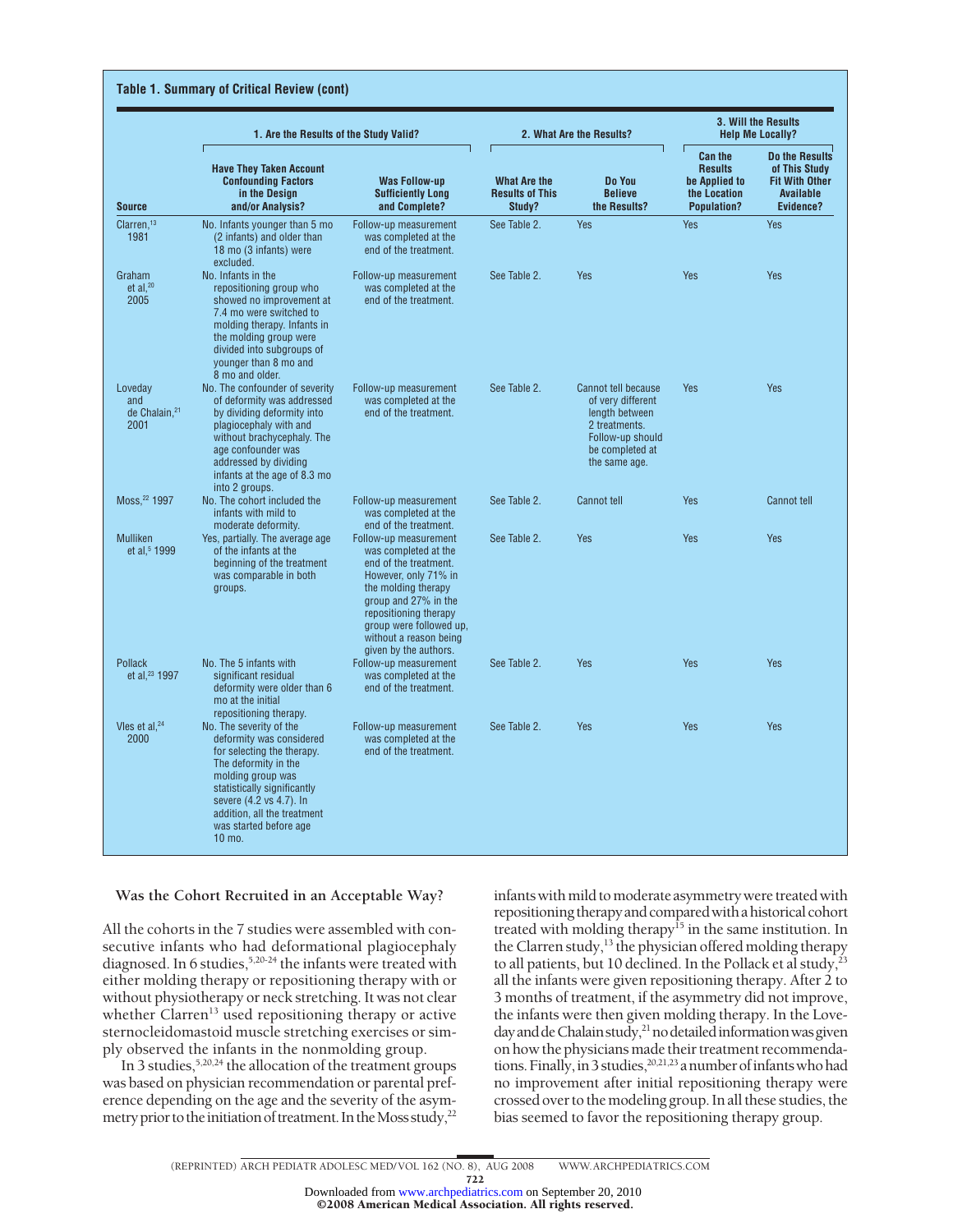| <b>Source</b>                                       | No. in<br><b>Molding</b><br><b>Therapy</b><br>(Group A) | No. in<br><b>Repositioning</b><br><b>Group (With)</b><br>or Without<br><b>Physiotherapy)</b><br>(Group B)              | Age at<br><b>Treatment</b><br>Start, mo,<br><b>Mean</b>                      | <b>Treatment</b><br>Length, mo,<br><b>Mean</b>                 | <b>Magnitude of</b><br><b>Net Benefit</b><br>of Intervention <sup>a</sup>                                                                                                                                                                                                                                                                                                                                                   | $\mathbf{P}$<br>Value <sup>b</sup> | <b>RR</b><br>$(95\% \text{ CI})$ <sup>C</sup>   | <b>Efficacy</b><br>(95% CI) <sup>d</sup> | <b>NNT</b><br>(95% CI) |
|-----------------------------------------------------|---------------------------------------------------------|------------------------------------------------------------------------------------------------------------------------|------------------------------------------------------------------------------|----------------------------------------------------------------|-----------------------------------------------------------------------------------------------------------------------------------------------------------------------------------------------------------------------------------------------------------------------------------------------------------------------------------------------------------------------------------------------------------------------------|------------------------------------|-------------------------------------------------|------------------------------------------|------------------------|
| Clarren. <sup>13</sup><br>1981                      | 28                                                      | 10: Parents declined<br>molding therapy.<br>Active<br>sternomastoid<br>muscle stretching<br>exercises were<br>applied. | A: 5.5 (range,<br>$4 - 10$<br><b>B:</b> Comparable<br>age, provided<br>means | A: 5.3<br><b>B:</b> Comparable<br>length,<br>provided<br>means | A. Effective in 19 infants.<br>noneffective in 9.<br>B. Effective in zero<br>infants, noneffective<br>in 10.                                                                                                                                                                                                                                                                                                                | .001                               | 14.793<br>$(0.974 - 224.568)$ $(0.416 - 0.838)$ | 0.627                                    | $2(1-2)$               |
| Graham<br>et al, <sup>20</sup> 2005                 | 159                                                     | 176 with<br>physiotherapy.                                                                                             | A: 6.6 (SD, 1.7)<br>B: 4.8 (SD, 1.7)                                         | B: 3.5 (SD, 3.5)                                               | A: 4.2 (SD, 2.2) A. Effective in 122 infants,<br>noneffective in 9.<br>B. Effective in 139 infants,<br>noneffective in 37.<br>In anthropometric<br>measurements, the<br>reduction of cranial<br>diagonal differences in<br>the helmet group<br>(including 37 infants<br>crossed over from<br>repositioning group)<br>was 0.71 cm,<br>statistically<br>significantly larger than<br>in the repositioning<br>group (0.55 cm). | < .001                             | 1.264<br>$(1.170 - 1.365)$                      | 0.208<br>$(0.147 - 0.269)$               | $5(4-7)$               |
| Loveday<br>and<br>de Chalain, <sup>21</sup><br>2001 | 29                                                      | 45; Physiotherapy<br>was not<br>mentioned.                                                                             | A: 8.5<br>B: 8.8                                                             | A: 5.1<br>B: 14.7                                              | Both treatments were<br>effective and<br>anthropometric<br>improvements were<br>comparable. However.<br>the length of treatment<br>in the repositioning<br>group $(14.7 \text{ mo})$ was 3<br>times longer than the<br>molding group. In<br>addition, the molding<br>group contained a<br>number of the infants<br>whose previous<br>repositioning therapy<br>failed.                                                       |                                    |                                                 |                                          |                        |
| Moss, <sup>22</sup> 1997                            | 66                                                      | 46 with<br>neck-stretching<br>exercises                                                                                | A: 5.9<br>B: 6.4                                                             | A: 4.3<br>B: 4.5                                               | The head symmetry of the<br>infants was improved<br>by using repositioning<br>therapy in 65 of 66<br>infants with mild to<br>moderate deformity.<br>However, because of<br>the different definition<br>of the anthropometric<br>measurements<br>between 2 studies, the<br>results between<br>repositioning therapy<br>from this cohort and<br>molding therapy from<br>the historical cohort<br>could not be<br>compared.    |                                    |                                                 |                                          |                        |

*(continued)*

## **Was the Exposure Accurately Measured to Minimize Bias?**

In all 7 studies, repositioning therapy and physiotherapy were described briefly but did not contain information about what specific techniques were used. In 3 studies, $20,22,23$  physiotherapy was given during repositioning therapy. However, the indication for the physiotherapy for infants with associated torticollis was only given in the Pollack et al study.<sup>23</sup>

## **Was the Outcome Accurately Measured to Minimize Bias?**

The outcomes were measured either subjectively<sup>23,24</sup> or objectively<sup>5,21,22</sup> in 5 studies. Only the Clarren<sup>13</sup> and the Graham et al<sup>20</sup> studies included both subjective and objective measurements. In addition, the masking of outcome assessment was not mentioned in any of the studies. Moreover, in the Mulliken et al study,<sup>5</sup> the anthropometric measurements were not performed in the whole cohort. Only

<sup>(</sup>REPRINTED) ARCH PEDIATR ADOLESC MED/ VOL 162 (NO. 8), AUG 2008 WWW.ARCHPEDIATRICS.COM 723 ©2008 American Medical Association. All rights reserved. Downloaded from [www.archpediatrics.com](http://www.archpediatrics.com) on September 20, 2010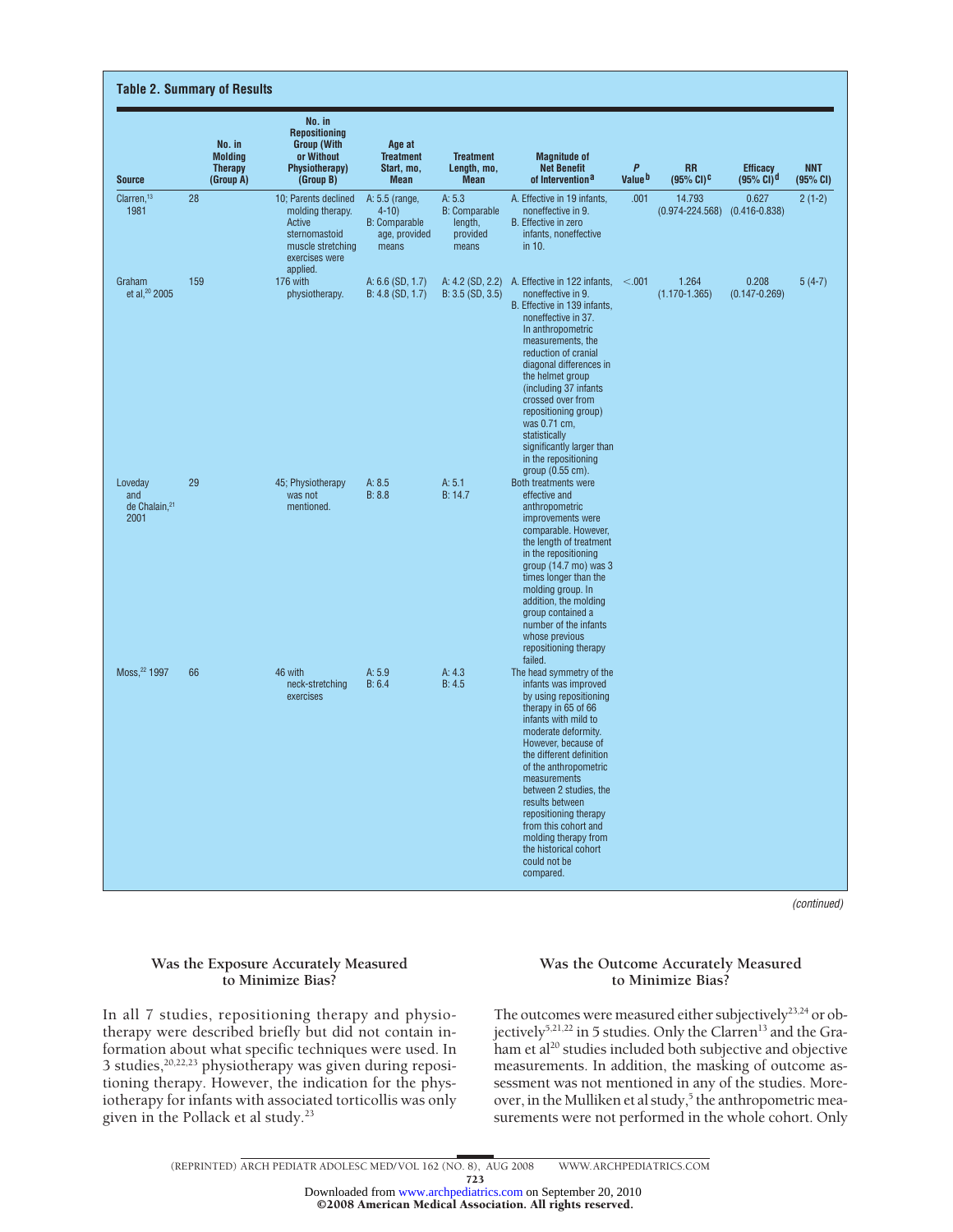| Source,<br>Year                             | No. in<br><b>Molding</b><br><b>Therapy</b><br>(Group A)        | No. in<br><b>Repositioning</b><br><b>Group (With</b><br>or Without<br>Physiotherapy)<br>(Group B)                                                                                                | Age at<br><b>Treatment</b><br>Start, mo,<br><b>Mean</b>                                                         | <b>Treatment</b><br>Length, mo,<br><b>Mean</b>                                                                                                                           | <b>Magnitude of</b><br><b>Net Benefit</b><br>of Intervention <sup>a</sup>                                                                                                                                                                                                                                                                    | P<br>Value <sup>b</sup> | <b>RR</b><br>$(95\% \text{ CI})$ <sup>C</sup> | <b>Efficacy</b><br>$(95\% \text{ C}I)^d$ | <b>NNT</b><br>(95% CI) |
|---------------------------------------------|----------------------------------------------------------------|--------------------------------------------------------------------------------------------------------------------------------------------------------------------------------------------------|-----------------------------------------------------------------------------------------------------------------|--------------------------------------------------------------------------------------------------------------------------------------------------------------------------|----------------------------------------------------------------------------------------------------------------------------------------------------------------------------------------------------------------------------------------------------------------------------------------------------------------------------------------------|-------------------------|-----------------------------------------------|------------------------------------------|------------------------|
| Mulliken<br>et al, <sup>5</sup> 1999        | 51 (only 36<br>with<br>measurements)                           | 63 (only 17 with<br>measurements);<br>physiotherapy<br>was not<br>mentioned.                                                                                                                     | A: 5.4<br>B: 5.6                                                                                                | A: 4.6<br>B: 4.8                                                                                                                                                         | Both treatments were<br>effective. Using<br>anthropometric<br>measurement, the<br>improvement in the<br>molding group was<br>statistically<br>significantly greater.                                                                                                                                                                         |                         |                                               |                                          |                        |
| <b>Pollack</b><br>et al, <sup>23</sup> 1997 | 34 (had previous<br>treatment with<br>group B therapy<br>fail) | 69 (35 with this<br>therapy alone and<br>34 who continued<br>with group A<br>therapy) with<br>neck-stretching<br>exercises.<br>Physiotherapy<br>was given to the<br>infants with<br>torticollis. | A: 2-3 mo later<br>when<br>repositioning<br>therapy failed<br>B: < 6(35)<br>infants);<br>$6-12(34)$<br>infants) | A: No duration<br>was given.<br>Helmet<br>therapy was<br>discontinued<br>after a<br>symmetrical<br>calvarial<br>contour had<br>been<br>established.<br><b>B</b> : 2 to 3 | All infants were started<br>with repositioning<br>therapy. The head<br>shape of 34 infants<br>was not improved<br>after 2-3 mo, and they<br>subsequently were<br>given molding<br>therapy. All but 5<br>infants, who were<br>older than 6 mo at<br>initial intervention.<br>developed a normal or<br>nearly normal head<br>shape.            |                         |                                               |                                          |                        |
| Vies et al, <sup>24</sup><br>2000           | 66                                                             | 39: Physiotherapy<br>was not<br>mentioned.                                                                                                                                                       | Both groups:<br>$<$ 10                                                                                          | $B: 5.6$ (SD, 6.2)                                                                                                                                                       | A: 1.2 (SD, 0.9) The improvement in the<br>molding group was<br>significantly greater<br>than in the<br>repositioning group,<br>despite the more<br>severe deformity in<br>the molding group.<br>Also, treatment length<br>in the repositioning<br>group was statistically<br>significantly longer<br>(4.6 times) than the<br>molding group. |                         |                                               |                                          |                        |

Abbreviations: CI, confidence interval; NNT, number needed to treat; RR, relative risk.

aThe effectiveness was defined as within normal range of the head shape using anthropometric measurements and/or visual judgment.

 $b$ By simple  $\chi^2$ .

 $c$ Represents the successful treatment in molding therapy vs repositioning therapy.

 $d$ Represents the percentage of infants' improvement using molding therapy vs repositioning therapy.

36 of 51 infants in the molding group and 17 of 63 infants in the repositioning group were measured. Finally, as Moss acknowledged in his study,<sup>22</sup> the anthropometric measurements obtained in his study were not equivalent to the historical data from infants treated with molding therapy.15 This likely resulted in a significant measurement bias.

## **Have the Authors Identified All Important Confounding Factors? Have They Taken Account of the Confounding Factors in the Design and/or Analysis?**

**Starting Age of the Treatment.** All infants were younger than 12 months when their treatment was initiated. In 4 studies, molding and repositioning therapies started at a comparable age, 5.5 and 5.5 months, $^{13}$  8.5 and 8.8 months,  $21$  5.9 and 6.4 months,  $22$  and 5.4 and 5.6 months.<sup>5</sup> The Vles et al study<sup>24</sup> only stated that both treatments were started prior to 10 months of age. In the Pollack et al study, $^{23}$  molding therapy started 2 to 3 months after repositioning therapy failed to correct the asymmetry. In the Graham et al study,<sup>20</sup> repositioning therapy  $(4.8)$ 

months of age) started statistically significantly earlier than molding therapy (6.6 months of age). In this study, they offered molding therapy to infants who were 6 months or older or had more than moderate head asymmetry regardless of age. Repositioning therapy was offered to infants who were younger than 4 months and had moderate or less head asymmetry. Therefore, the bias would likely have favored the repositioning therapy group. However, none of the studies performed stratified analysis during the evaluation of treatment outcome.

**Severity of the Plagiocephaly.** At the beginning of the treatment, the severity of the plagiocephaly in the molding group was more severe than in the repositioning group in  $\overline{3}$  studies.<sup>20,21,24</sup> In the Clarren study,<sup>13</sup> the physician offered molding therapy to all patients, but 10 (6 mild and 4 moderate) declined the molding treatment, resulting in 28 infants with more severe plagiocephaly in the molding group (19 severe, 8 moderate, and 1 mild). In 3 studies,  $\frac{30,21,23}{2}$  infants were treated with molding therapy after they failed to respond to repositioning therapy. Therefore, the baseline severity of the asymmetry in the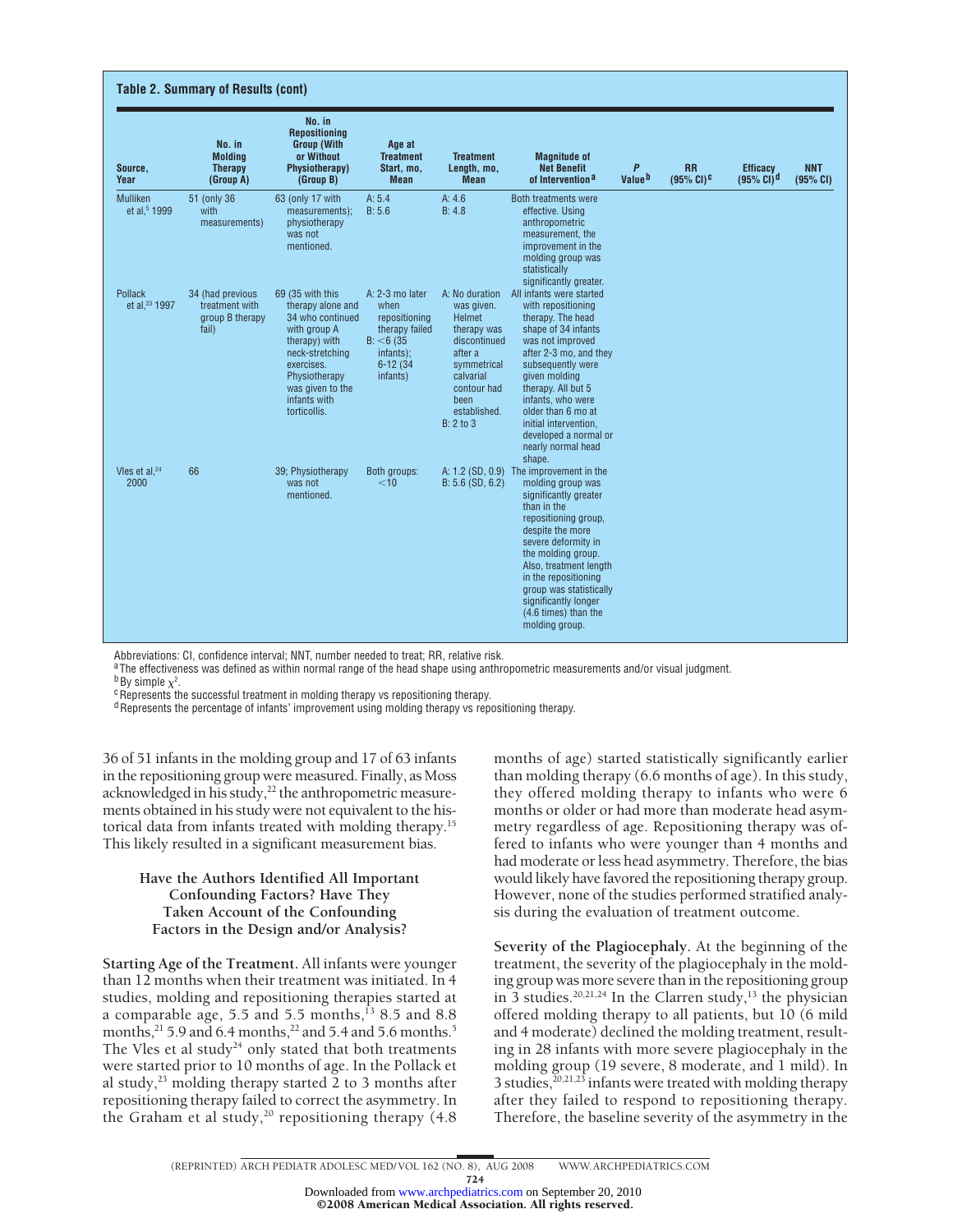molding group was greater than in the repositioning group in all of these studies. The biases favored the repositioning therapy group. Only the Graham et al study<sup>20</sup> offered molding therapy to the infants with more severe deformity regardless of age and repositioning therapy to the infants with less severe deformity who were younger than 4 months of age. However, none of the studies performed stratified analysis during the evaluation of treatment outcome.

## **Was the Follow-up of Subjects Complete Enough?**

In all 7 studies, follow-up measurements were completed at the end of the treatment. However, in the Mulliken et al study,<sup>5</sup> only 71% in the molding therapy group and 27% in the repositioning therapy group were followed up. It is unclear how this differential loss to follow-up might have affected the findings.

## **WHAT ARE THE RESULTS?**

Outcomes between the groups could be compared in 5 of the 7 included studies.5,13,20,23,24 These studies showed evidence that molding therapy is more effective than repositioning therapy. This result was observed despite the selection bias that resulted in more severe asymmetry in the molding group than in the repositioning group. The Loveday and de Chalain study<sup>21</sup> showed evidence that there was a comparable effectiveness between molding therapy and repositioning therapy. However, the average treatment length for repositioning therapy was 14.7 months, 3 times longer than the molding group. In this study, an unknown number of infants whose initial repositioning therapy failed were also included in the molding therapy group. Finally, the Moss study<sup>22</sup> compared the results of repositioning therapy with a historical control group of infants who received molding therapy 4 years previously. However, the same anatomical landmarks for anthropometric measurements were not used in both arms of the study. These biases made the outcomes of these 2 studies<sup>21,22</sup> difficult to assess.

The average length of both treatments was within 6 months in all but one study.<sup>21</sup> In 4 studies, the treatment length in both treatment groups was comparable: 5.3 and 5.3 months,<sup>13</sup> 4.2 and 3.5 months,<sup>20</sup> 4.3 and 4.5 months,<sup>22</sup> and 4.6 and 4.8 months.<sup>5</sup> In 2 studies, repositioning therapy was considerably longer than molding therapy (14.7 vs 5.1 months in the Loveday and de Chalain study<sup>21</sup> and 5.6 vs 1.2 in the Vles et al study<sup>24</sup>). In these studies, the bias clearly favored the repositioning therapy group. The Pollack et al study<sup>23</sup> stated that the length of repositioning therapy was 2 to 3 months and molding therapy was discontinued after a symmetrical calvarial contour had been established, usually within 6 months. However, no definitive duration of the treatment was described.

Finally, the magnitude of the effects was calculated. Among the selected 7 cohort studies, 3 studies<sup>5,21,24</sup> did not provide detailed information on the numbers of infants who were normalized or achieved a near normal head shape. They presented the average improvement using quantitative anthropometric measurements. The Moss study<sup>22</sup> had a significant measurement bias and was not included. Since it was not clear whether Clarren<sup>13</sup> applied repositioning therapy or just simply observation to his nonmolding group, it was not included. The infants treated with molding therapy in the Pollack et al study<sup>23</sup> were crossed over after failure of repositioning therapy. It was also not included. Therefore, the magnitude of the treatment effects was calculated based on the Graham et al study.<sup>20</sup>

The relative risk was calculated as the proportion of successful molding therapy vs repositioning therapy. The infants who crossed over from repositioning therapy to molding therapy were only counted as failure of repositioning therapy. Based on the Graham et al study<sup>20</sup> (Table 2), the relative risk and its 95% confidence interval were 1.3 (1.2- 1.4), favoring the treatment with molding therapy. The improvement with molding therapy was about 1.3 times more effective than with repositioning therapy. The absolute risk reduction for the proportion of infants who improved was 0.21 (95% confidence interval, 0.15-0.27), representing the efficacy of using molding therapy over repositioning therapy. Finally, the number need to treat was 5.0 (95% confidence interval, 4-7), representing the number of infants who need to be treated using molding therapy to improve deformational plagiocephaly.

## COMMENT

Randomized controlled trials would be ideal to address questions regarding therapeutic efficacy. Unfortunately, there were no RCT studies on the treatment of deformational plagiocephaly. Therefore, only 7 cohort studies were included in this study. Five<sup>5,13,20,23,24</sup> of the 7 selected studies presented evidence that molding therapy is more effective than repositioning, even with the biases that seemed to predominantly favor the repositioning groups. However, unmasked outcome evaluations could have favored the molding groups. The impact of assessment bias on the findings is impossible to determine. The treatment outcomes from the other 2 studies<sup>21,22</sup> were difficult to assess because of flaws in their study design.

The magnitude of the molding therapy effects was seen from the Graham et al study.<sup>20</sup> The relative improvement of using molding therapy was about 1.3 times more efficient than repositioning therapy (relative risk, 1.3). It could be estimated that in treatment of patients with deformational plagiocephaly, 21% more patients (absolute risk reduction, 0.21) will be improved with molding therapy than with repositioning therapy. Nonetheless, the benefit of using molding therapy over repositioning therapy may have been underestimated because there were significant selection biases observed in this study. The expected biases would be toward worse outcomes in the molding group; however, the outcomes of molding therapy were better nonetheless. Therefore, the biases become less of a concern and may strengthen the evidence of effectiveness and benefit of molding therapy.

The age at which treatment is begun and the severity of the plagiocephaly are important considerations in whether the infant should be treated by repositioning or molding therapy. The general consensus<sup>10,12,20,21,23,28</sup> (based on expert opinion) is that repositioning therapy is pre-

725

<sup>(</sup>REPRINTED) ARCH PEDIATR ADOLESC MED/ VOL 162 (NO. 8), AUG 2008 WWW.ARCHPEDIATRICS.COM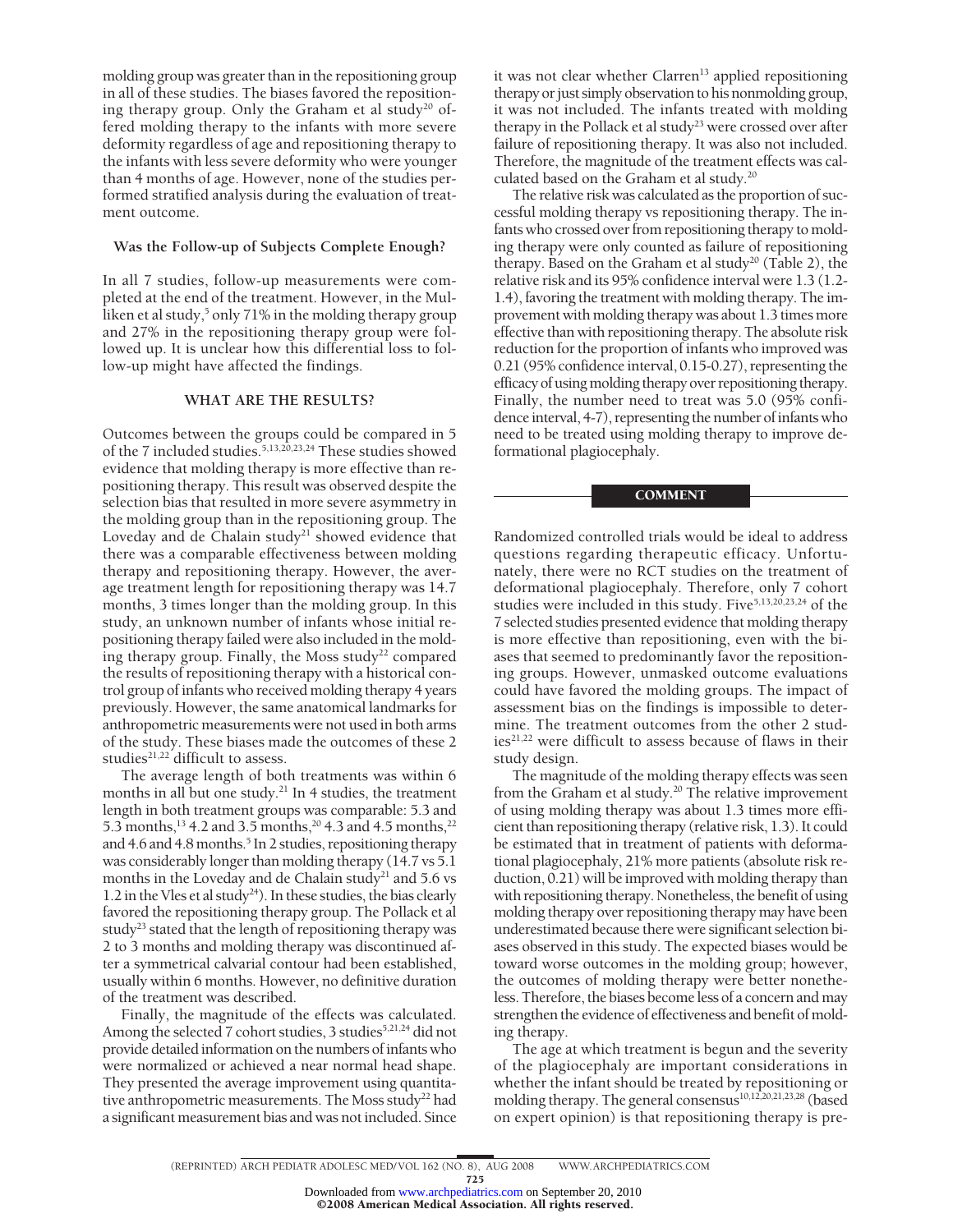ferred over molding therapy in patients 4 months or younger and in whom the severity is moderate or less. In patients 6 months or older, or in patients with more than moderate asymmetry regardless of age, molding therapy is preferred. In patients between 4 and 6 months of age, the treatment choice is controversial. However, the general consensus is not well supported by the literature since none of the studies stratified the data by age and severity.

Since there are no rigorously designed trials to compare the treatment outcomes for molding therapy and repositioning therapy, we would like to recommend further research on the following aspects:

1. *A rigorously designed clinical trial on the evaluation of molding vs repositioning therapies.* The existing evidence for the effectiveness of molding and repositioning therapies was not sufficient to definitively conclude which therapy is better, although the trend was that molding therapy was more effective than repositioning therapy in the treatment of infants with deformational plagiocephaly. It may not be feasible or ethical to propose an RCT to compare molding vs repositioning therapy. However, it may be feasible to improve on existing design.20,23 A multicenter randomized trial may be used to compare early molding therapy with repositioning therapy followed by later molding therapy if needed. Patients whose repositioning therapy failed and who "crossed over" would have their outcomes assessed and analyzed in the repositioning group. The real comparison would be between molding first and repositioning followed by molding as needed. If their outcomes were the same, even if some or many crossed over, one might conclude that repositioning therapy followed by molding therapy as needed is more cost-effective than initial treatment with a helmet. If almost all crossed over to achieve these comparable outcomes, one might conclude that it is not worth wasting the time on repositioning therapy.

2. *Uniform evaluation criteria for treatment outcome.* A disadvantage of anthropometric measurements is that they are directly performed on the infant. The measurements are operator dependent, relying heavily on the judgment of the examiner to determine the exact point of the landmarks at each visit. The recorded measurements may not be useful for future studies unless the measurements between studies are identical.<sup>29,30</sup> In addition, the severity of head asymmetry indicated by the anthropometric measurements failed to correlate to the severity indicated by the visual judgment.<sup>29</sup> Furthermore, when the motion of a typical, active infant is added, the differences in measurements of mere millimeters become questionable. Another disadvantage of anthropometric measurements is that the measurements are only 2-dimensional.<sup>31</sup> On scientific grounds, it would be better to record the 3-dimensional geometry of an infant's head (ie, 3-dimensional cranial imaging system).32 It is especially important that this 3-dimensional surface imaging system be fast enough to mitigate the infant's movement. One may consider a study using such a device to establish a set of 3-dimensional anthropometric normative values for different age and sex groups. One may also consider establishing a set of surface imaging–based, 3-dimensional cephalometric analysis schemes in different planes based on a unique head orientation (eg, natural head position). This may greatly help clinicians to compare measurements within a patient or among different patients.

The ultimate treatment goal of deformational plagiocephaly is to correct the infant's abnormal head shape. There is a human tolerance for a range of mild deformation (ie, nearly normal head shape) that may not be noticeable to the evaluators. It may be more important to reshape the infant's head to this range rather than reshape it to an absolute symmetry as indicated by anthropometric measurements.<sup>33</sup> However, this magnitude of human visual tolerance still remains to be determined in outcome analysis. A cross-sectional study to compare the outcomes of visual judgment and quantitative anthropometric measurements may be helpful to determine the magnitude of this visual tolerance.

3. *Cost-effectiveness of molding therapy.* Even with the approval by the US Food and Drug Administration, thirdparty payers (insurance companies) are increasingly unwilling to cover molding therapy.<sup>30</sup> In today's health care environment, even if a medical device is safe and effective, its use is often dependent on justifying its cost.<sup>34-36</sup> Third-party payers may promote repositioning therapy well beyond when it is considered effective  $(< 6$  months), regardless of the severity of the deformity, because of its cost savings.30 Therefore, further study on costeffectiveness of molding therapy vs repositioning therapy is warranted, in conjunction with rigorously designed clinical trials comparing the therapies and the natural history of untreated deformational plagiocephaly.

4. *Treatment options for infants older than 12 months.* Treatment for children with deformational plagiocephaly who are 12 months or older is controversial. There has been only a case study<sup>37</sup> using molding therapy in the treatment of infants who are older than 12 months of age. However, as the authors noted, additional prospective studies are warranted to present more definitive data demonstrating the efficacy of nonsurgical treatment after 1 year of age.

## **CONCLUSIONS**

The studies showed considerable evidence that molding therapy may reduce skull asymmetry more effectively than repositioning therapy. However, definitive conclusions on the relative effectiveness of these treatments were tempered by potential biases in these studies. Further research is warranted.

**Accepted for Publication:** February 29, 2008.

**Correspondence:** James J. Xia, MD, PhD, MS, Department of Oral and Maxillofacial Surgery, The Methodist Hospital Research Institute, 6560 Fannin St, Suite 1228, Houston, TX 77030 (jxia@tmhs.org).

**Author Contributions:** Drs Xia, Kennedy, and Teichgraeber had full access to all of the data in the study and take responsibility for the integrity of the data and the accuracy of the data analysis. *Study concept and design:* Xia, Kennedy, Teichgraeber, Baumgartner, and Gateno. *Acquisition of data:* Xia and Wu. *Analysis and in-*

726